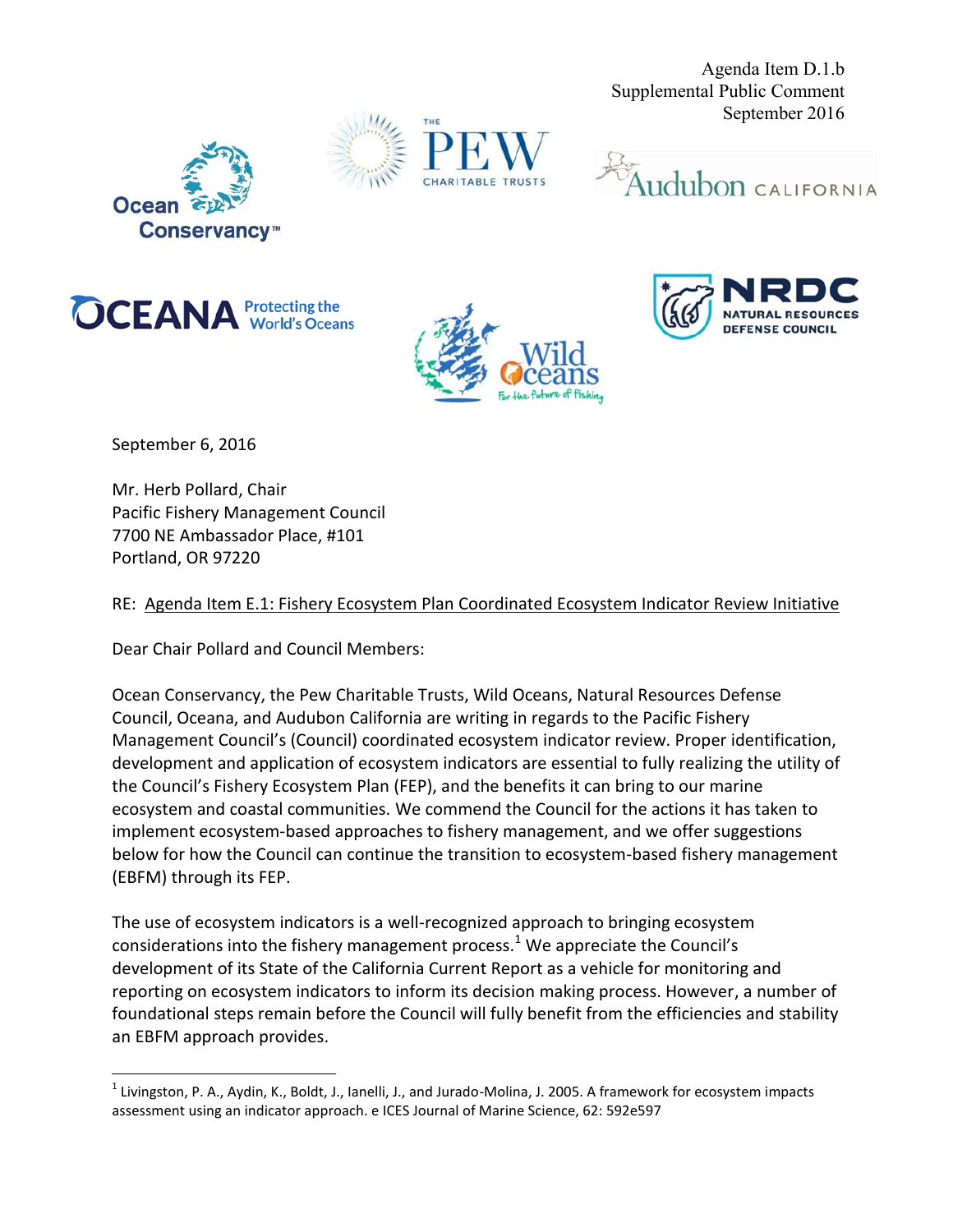Specifically, we recommend that the Council:

- 1. **Develop a set of ecosystem-level goals and objectives** to guide the development and use of ecosystem indicators and provide a basis for weighing trade-offs in management decision-making.
- 2. **Update the California Current Integrated Ecosystem Assessment State of the California Current Annual Report** (Annual Ecosystem Report) with recommendations from stakeholders including Council advisory bodies and the public.
- 3. Build off of the success of the Annual Ecosystem Report by making the information provided more relevant for managers:
	- a) **develop Fishery Management Plan (FMP)-specific ecosystem reports to tailor information when and where it is needed**, and
	- b) **endorse the focal topics process** as recommended by the Ecosystem Workgroup

#### **1. Ecosystem-level Goals and Objectives**

Through the current FEP initiative on ecosystem indicators, the Council is exploring how to improve the use of ecosystem indicators in management through advisory body and public consideration and feedback. While ensuring that indicators in the Annual Ecosystem Report are informed and guided by stakeholder knowledge is important (see page 4), there is a critical step missing from the larger process of indicator development and use. To be most beneficial to managers, ecosystem indicators should be tied to Council ecosystem goals and objectives so that they can compare trade-offs and indicate success or failure towards an outcome the Council wishes to achieve. EBFM considers, in contrast to single-species management, a wider range of ecological, economic, and human impacts on societal objectives regarding resource use and protection of the marine ecosystem.<sup>2</sup> If the Council wishes to improve outcomes for all three in a resource-limited management environment, then articulation of goals for all three is necessary. Research and management must be prioritized and tailored based on these aspirations, and managing for the overall net benefit requires a statement of what that net benefit looks like, particularly in terms of a healthy ecosystem that includes people.

The articulation of goals and objectives for ecosystem health is a foundational step in implementing an ecosystem-based approach to fishery management, and is well-established in the scientific and management literature. The 1999 Report to Congress on EBFM by the Ecosystem Principles Advisory Board, $3$  mandated by the 1996 Magnuson-Stevens Fishery Conservation and Management Act (MSA) reauthorization, concluded that FEPs should contain "indices of ecosystem health as targets for management," and that "Inherent in this management strategy would be specific goals for the ecosystem…" Additionally, Integrated Ecosystem Assessment (IEA) processes (which have been largely accepted as the leading

 $\overline{\phantom{a}}$ 

<sup>2</sup> National Marine Fisheries Service, *Integrated Ecosystem Assessments*. NOAA Technical Memorandum NMFS-NWFSC-92, June 2008.

 $^3$  Ecosystem Principles Advisory Panel, "Ecosystem-Based Fishery Management" 1998.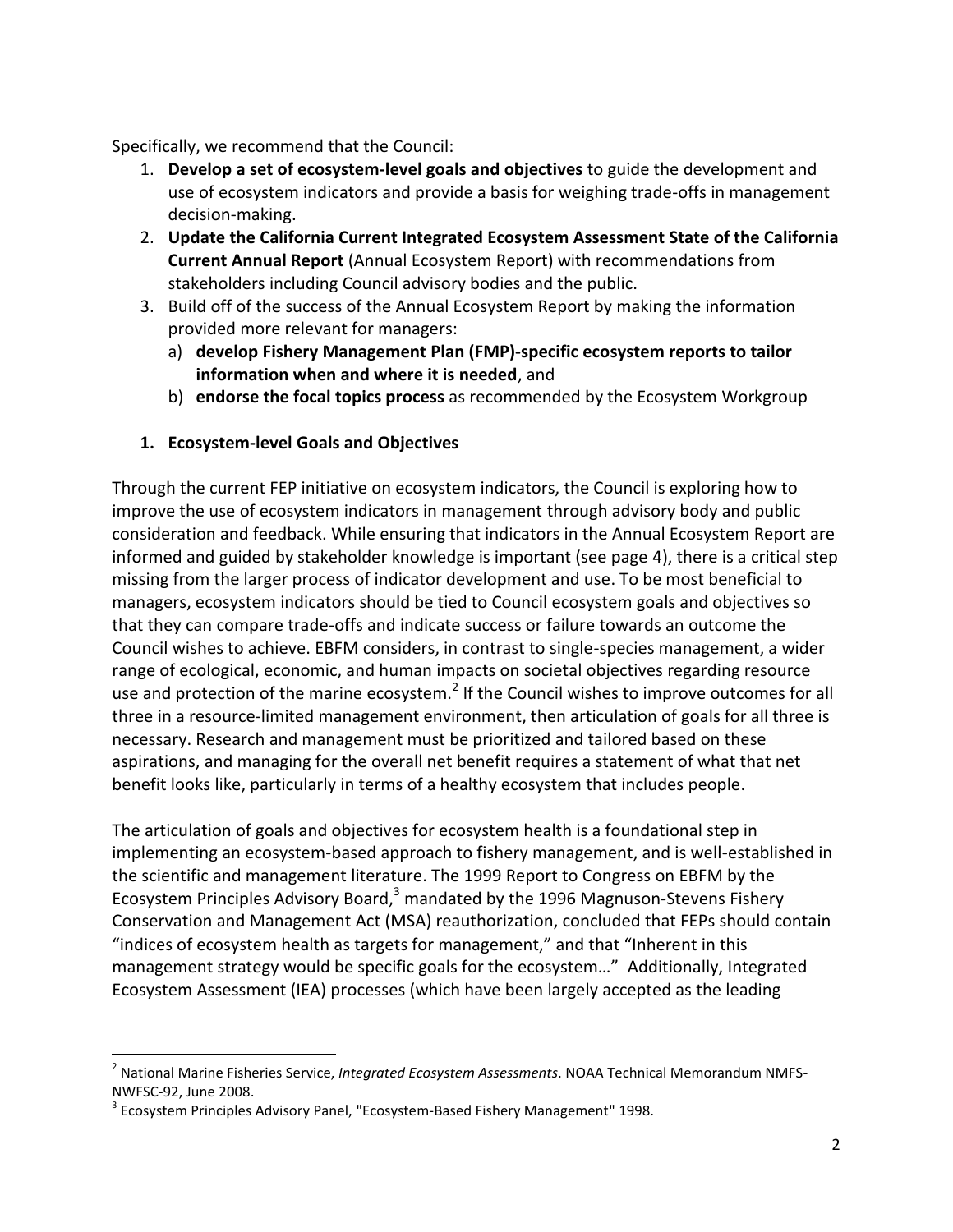mechanism for implementing EBM<sup>4</sup>) are proposed as "...a formal synthesis and quantitative analysis of information on relevant natural and socioeconomic factors, in relation to specified ecosystem management objectives. It is an incremental approach, in which integrated scientific understanding feeds into management choices..."<sup>5</sup> Step one of the IEA process is scoping, where the public meets with managers to develop a set of management goals and objectives. Step two is the development of indicators, which are then tied to the goals and objectives identified in step one. To guide the development and use of ecosystem indicators within the IEA process, ecosystem-level goals and objectives are needed.

In fact, the draft EBFM Road Map calls for Councils to use the IEA process to implement EBFM, "This Road Map recognizes the need for a framework to integrate and synthesize a wide range of information….NOAA Fisheries will adopt the IEA approach to execute the Guiding Principles for achieving EBFM…"<sup>6</sup> Moreover, the draft Road Map states under Guiding Principle 1b, "FEPs are policy planning documents that the Councils or NOAA Fisheries may use to describe ecosystem objectives and priorities for fishery science and management…By exploring fishery management options that simultaneously address multiple objectives, they may help Councils, NOAA Fisheries, and other agencies better address the cumulative effects of our actions on the environment."<sup>7</sup>

Last, in July of 2016, the summary panel report for the Northwest Fishery Science Center Ecosystem Program Review recommended that the center, "Work with the PFMC, PSP [Puget Sound Partnership], and Regional Planning Bodies to clearly identify objectives for EBM. Then prioritize data collection programs, analysis, modeling assessment and advice based on those objectives."<sup>8</sup> Although this recommendation speaks to implementing EBM, it clearly highlights the important role that the Council plays in EBFM.

While the Council is arguably ahead of other regional Councils in its development and implementation of an FEP, as indicated by Council action to protect unmanaged forage species, an effort drawn from the FEP appendix, it is lacking this key goals and objectives component. The FEP contains an objectives section;<sup>9</sup> however this section only speaks to FEP process objectives, and does not define Council goals and objectives for the ecosystem. While the

 $\overline{a}$ 

<sup>4</sup> National Marine Fisheries Service, *Integrated Ecosystem Assessments*. NOAA Technical Memorandum NMFS-NWFSC-92, June 2008.

<sup>&</sup>lt;sup>5</sup> Levin, P. S., Fogarty, M. J., Murawski, S. A., & Fluharty, D. (2009). Integrated ecosystem assessments: developing the scientific basis for ecosystem-based management of the ocean. *PLoS Biol*, *7*(1), e1000014

<sup>6</sup> National Marine Fisheries Service Policy Directive, *Ecosystem-based Fishery Management Road Map*, Public Comment draft (August 17, 2016). Page 8.

<sup>7</sup> *Ibid.* page 11.

 $^8$  National Marine Fisheries Service, Chair's Executive Summary of Program Review of Ecosystem Science, Northwest Fisheries Science Center. July 12-14, 2016. Available at:

[https://www.nwfsc.noaa.gov/news/events/program\\_reviews/2016/documents/Ecosystem%20Panel%20Report%2](https://www.nwfsc.noaa.gov/news/events/program_reviews/2016/documents/Ecosystem%20Panel%20Report%2025%20July%202016%20(1)%20(1).pdf) [025%20July%202016%20\(1\)%20\(1\).pdf](https://www.nwfsc.noaa.gov/news/events/program_reviews/2016/documents/Ecosystem%20Panel%20Report%2025%20July%202016%20(1)%20(1).pdf)

<sup>9</sup> Pacific Fishery Management Council, *Pacific Coast Fishery Ecosystem Plan* (Public Review Draft), February 2013. Page 4.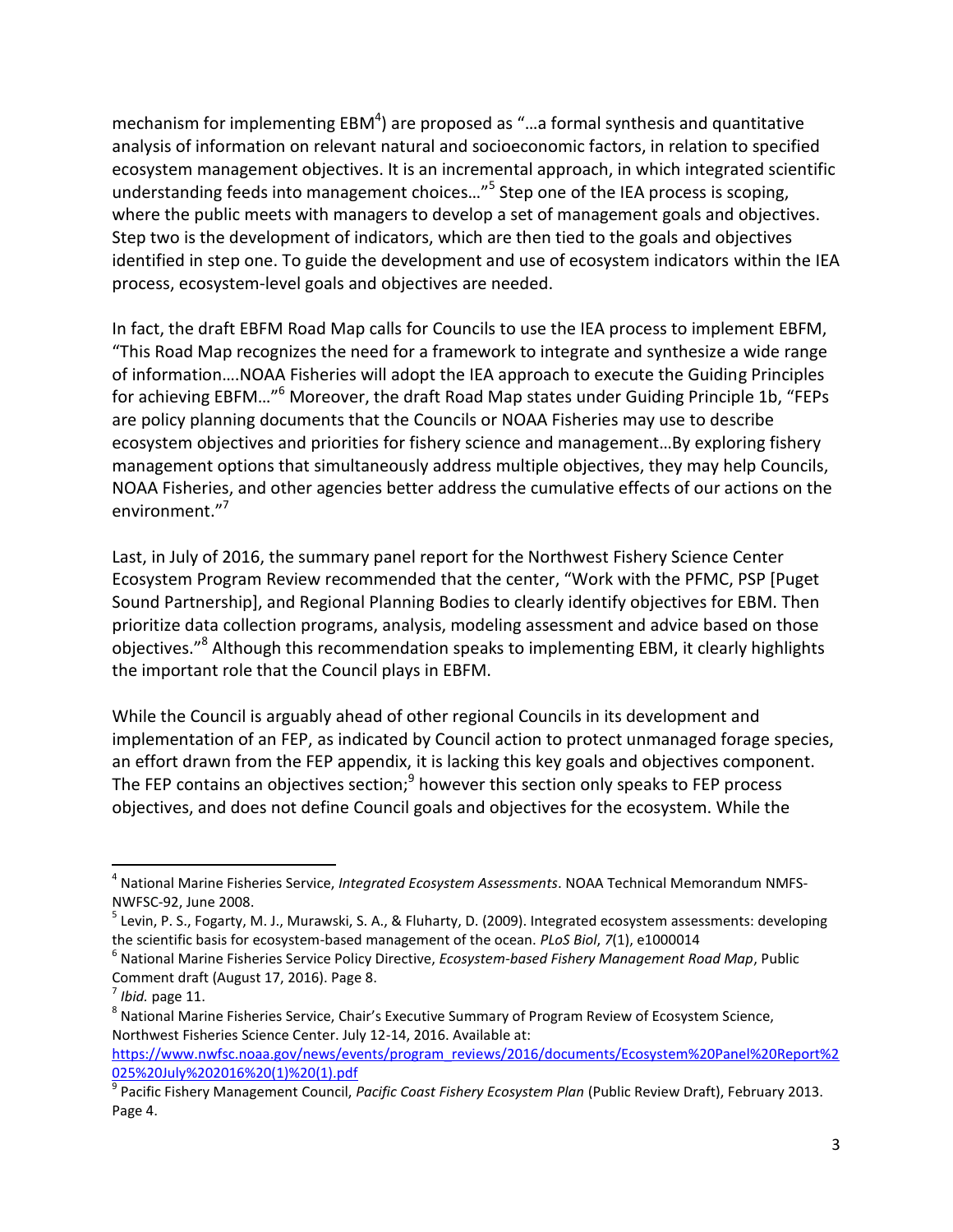process objectives are excellent, they are functionally different than those required by the IEA process and best practices for implementing EBFM.<sup>10, 11</sup>

Development of Council ecosystem-level goals and objectives could be completed by drawing largely on existing Council documents that represent Council, and vis a vis stakeholder, policy and intent over time. The four Fishery Management Plans contain common goals and objectives, as collated in Chapter 3 of the FEP.<sup>12</sup> We recommend this as a starting place to clarify cross- FMP goals and objectives and draw potential ecosystem-level goals and objectives from. We have provided in appendix 1 a list of potential ecosystem-level goals and objectives and corresponding proposed indicators. *Please note that this is a straw-man proposal only, intended to stimulate conversation and pose as an example for what could be eventually developed.*

This straw-man proposal pulls directly from existing FMP goals and objectives, and we recommend these as starting points for development of a full list, and eventual development of corresponding indicators. The EWG likewise recommended using the existing goals and objectives as a starting point to develop indicators in their September 2015 report to the Council.<sup>13</sup> Goals and objectives could also be drawn from national-level law and policy, for example the MSA, National Standards, Essential Fish Habitat Final Rule, National Bycatch Strategy, and Marine Mammal Protection Act.

Regarding a potential scoping process; public input is necessary and important to this process, as the results are meant to represent societal aspirations for how public resources are used and conserved.<sup>14, 15</sup> We recommend that the Council consult with the NOAA IEA program on how to best conduct a sufficient scoping process that would develop the Council's ecosystem goals and objectives, and amend Section 2 of the FEP to include the results. A resource-intensive process should not be required given availability of existing documents and IEA program expertise.

# **2. Annual Ecosystem Report**

The current FEP Ecosystem Indicators Initiative seeks input on the content of the Annual Ecosystem Report. Guided by Council-endorsed EWG reports on this initiative,<sup>16</sup> advisory bodies and the public were asked to provide feedback on the indicators presented in the Annual

 $\overline{\phantom{a}}$ <sup>10</sup> Leslie, Heather M., and Karen L. McLeod. "Confronting the challenges of implementing marine ecosystem-based management." *Frontiers in Ecology and the Environment* 5.10 (2007): 540-548.

<sup>&</sup>lt;sup>11</sup> Levin, Phillip S., et al. "Developing conservation targets in social-ecological systems." *Ecology and Society* 20.4 (2015): 6.

<sup>12</sup> Pacific Fishery Management Council, *Pacific Coast Fishery Ecosystem Plan* (Public Review Draft), February 2013. Page 4.

<sup>13</sup> Pacific Fishery Management Council, *September 2015, EWG Report, Agenda Item D.1.a*.

<sup>&</sup>lt;sup>14</sup> Yvonne, L., Phillip S. Levin, and Noriko L. Shoji. "Bringing stakeholders, scientists, and managers together through an integrated ecosystem assessment process." *Marine Policy* 34.3 (2010): 534-540.

<sup>15</sup> Levin, Phillip S., et al. "Developing conservation targets in social-ecological systems." *Ecology and Society* 20.4 (2015): 6.

<sup>16</sup> Pacific Fishery Management Council, *March 2016, Ecosystem Workgroup Report, Agenda Item D.2.a*.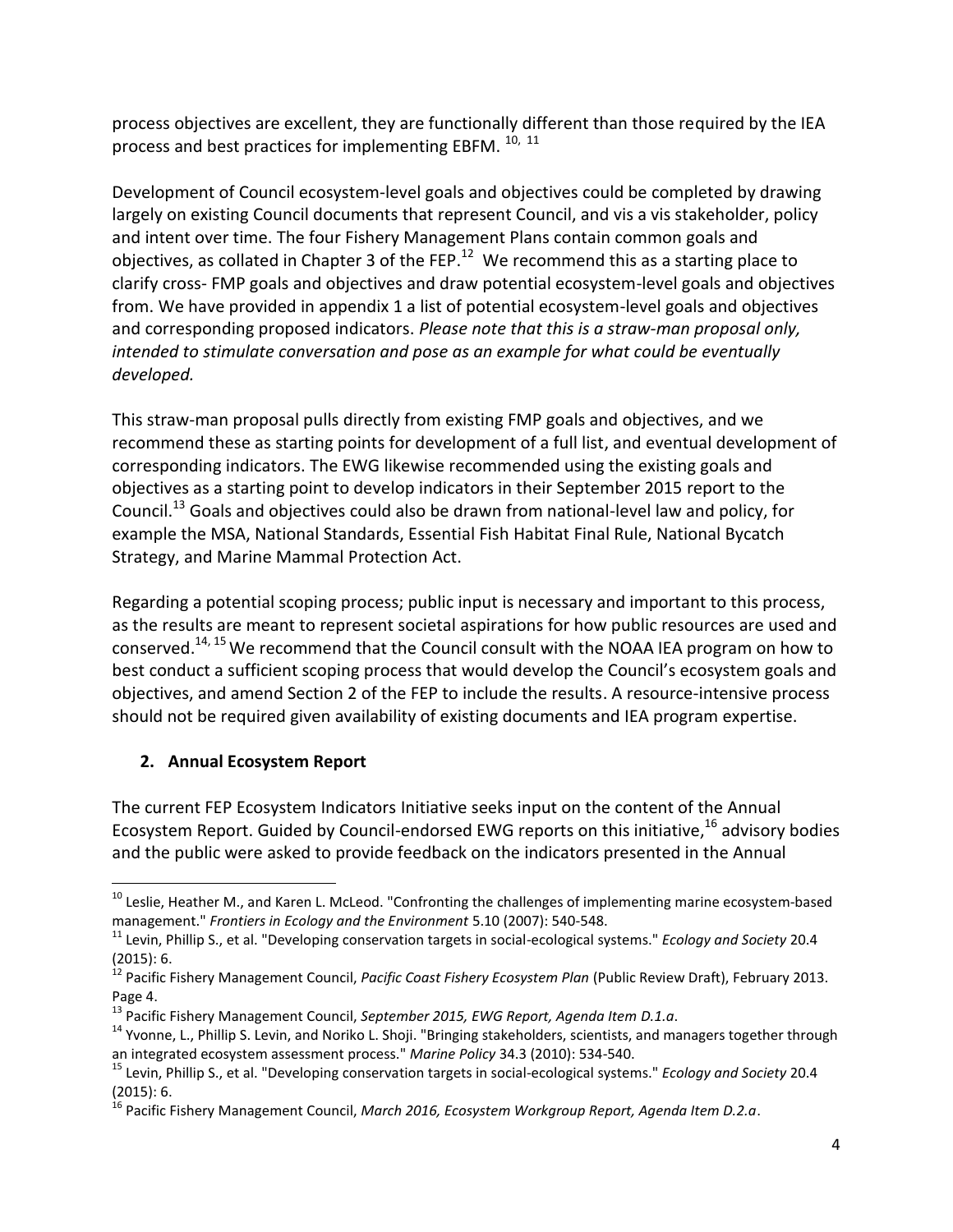Ecosystem Report. We support this process as a step to increase the management-relevancy of the Annual Ecosystem Report by bringing the Council, stakeholders, and the public into the indicator selection and refinement process. We strongly recommend the development of goals and objectives that link with indicators and would like to see a process to complete this initiated, however, including the public in an on-going dialogue on the use and application of existing indicators is appropriate and useful. We hope that the advisory body reports, which are unavailable at the time of writing, will shed new light on existing indicators and possible future indicators, and recommend that the Council update the Annual Ecosystem Report with these suggestions.

We additionally recommend that the Annual Ecosystem Report:

- Specify research priorities for coming years. Including a list will ensure prioritized use of resources by the IEA and Council, and help close the loop between Council recommendations, IEA action, and Council application. This research priorities section could help organize the "focal topics" section recommend by the EWG (see below).
- Use CCIEA conceptual models to help prioritize existing indicators for inclusion in the Annual Ecosystem Report
- Support risk-assessment as a tool to identify key indicators and consequent areas of importance for management action as it relates to stated goals and objectives.

# **3. FMP-specific Ecosystem Reports and Focal Topics**

In addition to updating the Annual Ecosystem Report with recommendations from stakeholders including Council advisory bodies and the public, we recommend asking NOAA staff to develop FMP-specific ecosystem reports to tailor information when and where it is needed to improve use of ecosystem indicators in management, and adopting the focal topics process as recommended by the EWG:

# *3a. FMP-specific Ecosystem Reports*

The Council has expressed a desire to better utilize the ecosystem information provided in the annual report.<sup>17</sup> A mechanism to help do this is the development of FMP-specific ecosystem reports; similar to the Annual Ecosystem Report, each report would cover indicators and ecosystem trends but would directly relate to each FMP, and would be delivered to each advisory body, management team, and the Council at the appropriate time in each FMPs management cycle. For example, a groundfish ecosystem report would be developed by the California Current Integrated Ecosystem Assessment (CCIEA) program and reflect indicators and trends that most impact and are impacted by groundfish stocks and the fishery in the previous two years. The CCIEA program would then deliver and present the contents of the report to the

l <sup>17</sup> Pacific Fishery Management Council, *Council Meeting Record. September 11-16, 2015*. Agenda Item D.1.c, mp3: 9-11-15pm1: 0:39:32.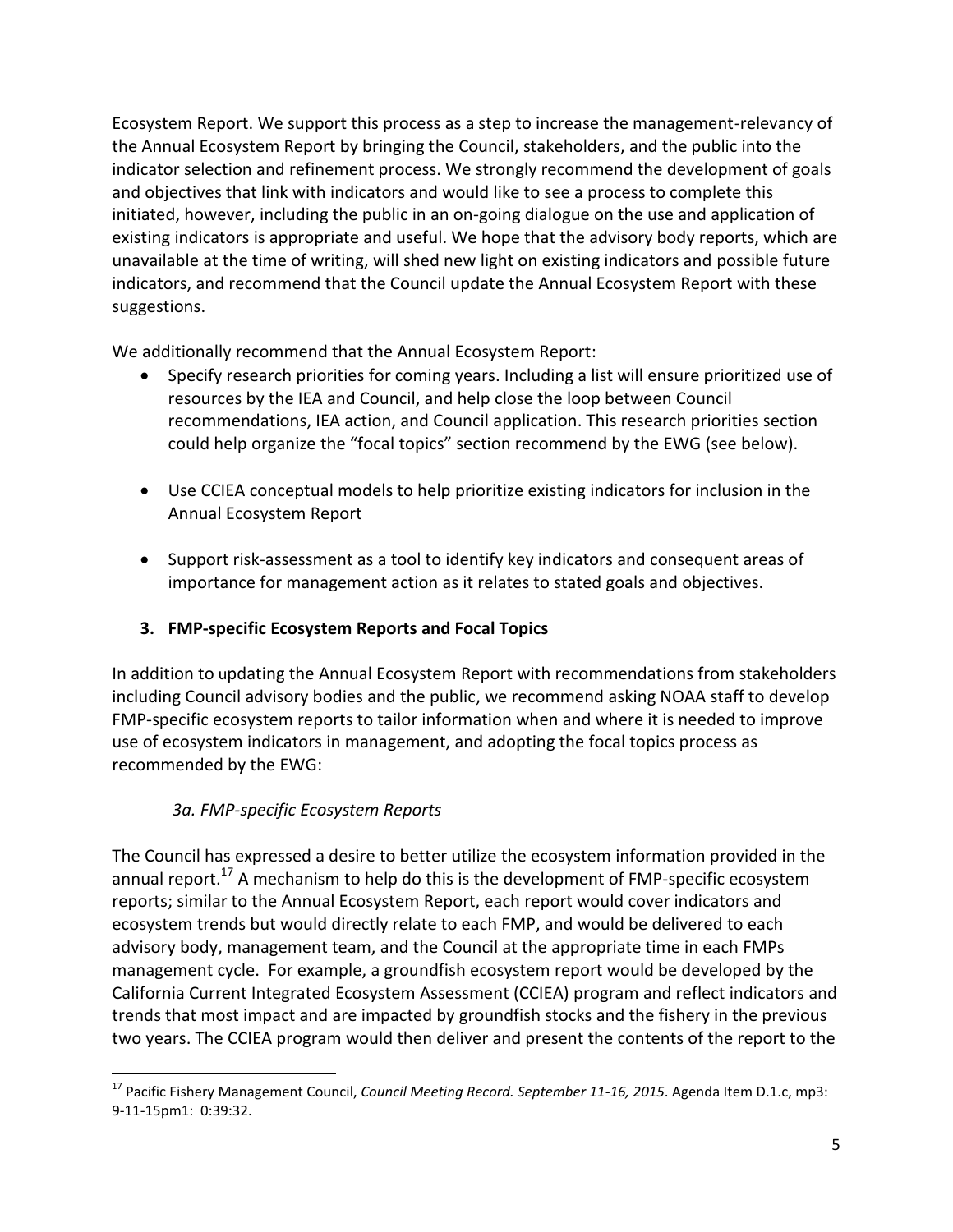Groundfish Advisory Panel, Groundfish Management Team, and Council at the meeting when it would be most relevant in the groundfish management cycle.

Reports such as this would supplement the existing Annual Ecosystem Report by further tailoring content and providing it at a time in the management cycle when it is most useful. It would additionally stimulate dialogue between the CCIEA program and stakeholders, helping the CCIEA program better understand management needs, and help the Council and stakeholders better understand and utilize ecosystem information and IEA program products. Emerging issues could be more quickly identified by both parties, and areas of future focus more easily recognized. Such reports would not be intended as replacements for the Annual Ecosystem Report, which is expected to provide a broad cross-FMP and cross sector overview, but will pull mainly from the same indicator database and would allow for a tailored and direct information flow.

It is our understanding that based on existing data and analysis such reports could be developed for the groundfish, salmon, and Coastal Pelagic Species FMPs, but that Highly Migratory Species (HMS) would need further development. Ideally, such reports could serve as a platform to identify these data and indicator gaps in the HMS report, and stimulate indicator development. Groundfish, salmon, and CPS ecosystem reports would require limited additional resources as they would entail the use of mostly existing information and analysis, and require only minimal additional staff time.

# *3b. Focal Topics*

The EWG recommended in their March 2016 Supplemental Report to the Council a potential "focal topics" process as a vehicle to improve or supplement specific sections of the Annual Ecosystem Report, in particular to ensure that the 20 pages allotted for the annual report are most efficiently and effectively tailored to the Council's current priorities. An annual process such as this, coupled with SSC review as recommended by the EWG, would provide a platform for continued improvement of ecosystem indicators and facilitate direct application of indicators to management. Although limited in its ability to bring ecosystem information into the management process based on its annual timing, it is a step in the right direction and helps implement EBFM. We recommend that the Council endorse this process, and select a focal topic for the following year in March 2017.

# **Conclusion**

In closing, we greatly appreciate all of the work that the Council has done to implement EBFM, which will help ensure management that supports a resilient ecosystem inclusive of people. However, foundational change that facilitates both the inclusion of ecosystem information in management decisions as well as recognizes the impacts fisheries management decisions have on the ecosystem are still necessary to prepare our fisheries for a changing climate. We urge the Council to continue its work moving towards EBFM by beginning development of ecosystem-level goals and objectives, improving the Annual Ecosystem Report via stakeholder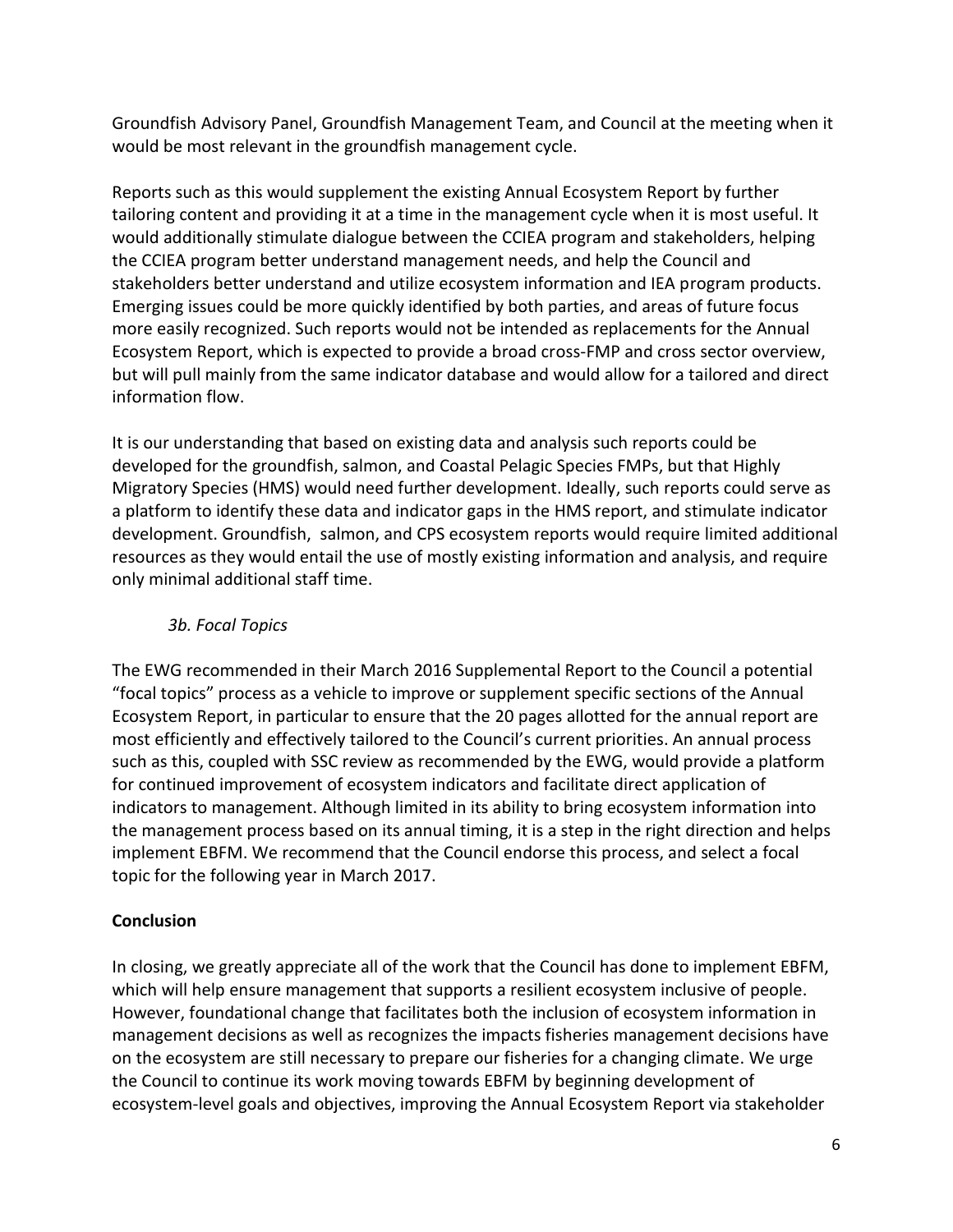input, developing FMP-specific ecosystem reports, and endorsing the proposed focal topics process.

Sincerely,

Conceptionings

Corey Ridings **Steve Marx** 

Oceana Wild Oceans

Wéinster

Anna Weinstein Seth Atkinson Audubon California NRDC

Sulve

Ocean Conservancy **The Pew Charitable Trusts** 

Ben Enticknap Theresa Labriola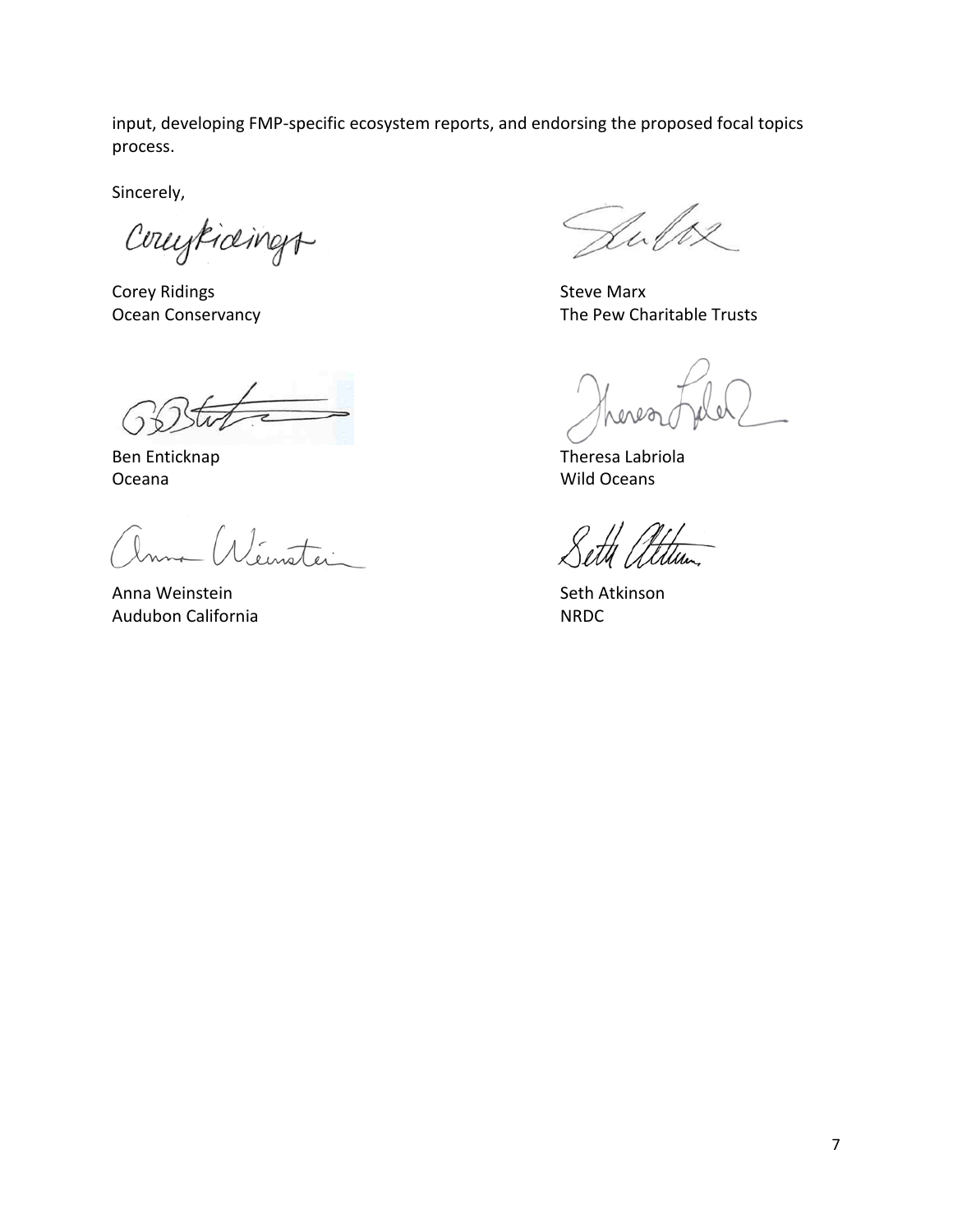# **Appendix 1 – Example Ecosystem-level Goals and Objectives**

 $1$ Indicates a goal or objective found in the groundfish fishery management plan or highly similar

<sup>2</sup> Indicates a goal or objective found in the Coastal Pelagic Species fishery management plan or highly similar

 $3$ Indicates a goal or objective found in the salmon fishery management plan or highly similar

<sup>4</sup> Indicates a goal or objective found in the Highly Migratory Species fishery management plan or highly similar

| <b>Example Ecosystem Goal</b>                                                   | <b>Example Ecosystem Objective</b>                                                                                                                                                                                                                                                                                | <b>Example Indicator or Reference Point</b>                                                                                                           |
|---------------------------------------------------------------------------------|-------------------------------------------------------------------------------------------------------------------------------------------------------------------------------------------------------------------------------------------------------------------------------------------------------------------|-------------------------------------------------------------------------------------------------------------------------------------------------------|
| 1) Overfishing $1, 2, 3, 4$ and ecosystem<br>overfishing are prevented          | a. Provide adequate buffers between OFL-ABC-ACL/ACT<br>to account for scientific and management uncertainty                                                                                                                                                                                                       | B/Btarget, B/Bmsy, B/Bo, P* at, above, or below<br>threshold                                                                                          |
|                                                                                 | b. Continue to incorporate ecosystem considerations into<br>stock assessments and control rules                                                                                                                                                                                                                   | # of assessments/control rules with ecosystem<br>considerations                                                                                       |
|                                                                                 | c. Maintain guild biomass above target level(s)                                                                                                                                                                                                                                                                   | Mean trophic level of catch, Bguild/Btarget                                                                                                           |
|                                                                                 | d. Maintain total removals below ecosystem level<br>optimum yield cap                                                                                                                                                                                                                                             | Total Removals < OY cap                                                                                                                               |
|                                                                                 |                                                                                                                                                                                                                                                                                                                   |                                                                                                                                                       |
| 2) Promote sustained participation of fishing<br>communities <sup>1, 3, 4</sup> | a. Promote conservation while providing for optimum<br>yield in terms of the greatest overall benefit to the nation<br>with particular reference to food production, and<br>sustainable opportunities for recreational, subsistence,<br>and commercial fishing participants and fishing<br>communities 1, 2, 3, 4 | Tax revenue derived from fishing related activities,<br>total ex-vessel revenue, economic contribution with<br>multipliers, CCEIEA Personal Use Index |
|                                                                                 | b. Promote efficiency and profitability in the fishery,<br>including stability of catch. $1, 2, 3, 4$                                                                                                                                                                                                             | Total removals, removals per FMP, Optimum<br>Economic Yield/Total Removals, ex-vessel revenue,<br>net revenue                                         |
|                                                                                 | c. Promote management measures that, while meeting<br>conservation objectives, are also designed to avoid<br>significant disruption of existing social and economic<br>structures                                                                                                                                 | CCEIEA Coastal Community Vulnerability Index, # of<br>latent permits, # of permits not renewed                                                        |
|                                                                                 | d. Promote fair and equitable allocation of resources in a                                                                                                                                                                                                                                                        | CCEIEA Fleet Diversity Index, Processor and/or co-                                                                                                    |
|                                                                                 | manner such that no particular sector, group or entity<br>acquires an excessive share of the privileges <sup>4</sup>                                                                                                                                                                                              | op share of market, market power index                                                                                                                |
|                                                                                 | e. Avoid consolidation of fishing and processing capacity                                                                                                                                                                                                                                                         | Processor and/or co-op share of market, market<br>power index                                                                                         |
|                                                                                 | f. Promote increased safety at sea $^{1,3}$                                                                                                                                                                                                                                                                       | % of management measures provided to USCG for                                                                                                         |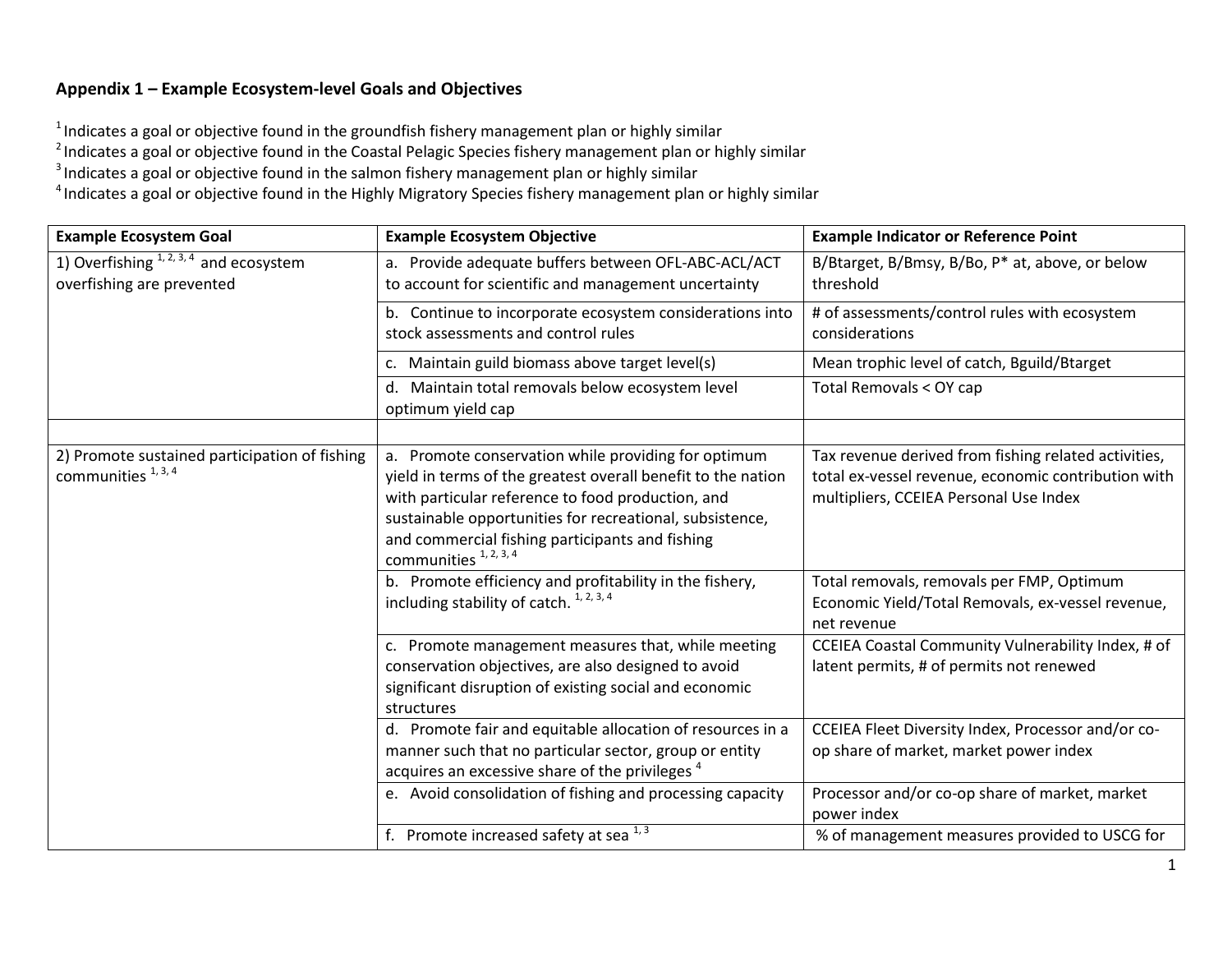|                                                                                          |                                                                                                                                                                                             | review in early stages of scoping process                                                                              |
|------------------------------------------------------------------------------------------|---------------------------------------------------------------------------------------------------------------------------------------------------------------------------------------------|------------------------------------------------------------------------------------------------------------------------|
|                                                                                          |                                                                                                                                                                                             |                                                                                                                        |
| 3) Negative impacts of climate change on<br>fishery resources are assessed and mitigated | a. Evaluate risk to managed species and other ecosystem<br>components                                                                                                                       | # of species with risk above threshold                                                                                 |
|                                                                                          | b. Evaluate fishery vulnerability to climate change and<br>other pressures                                                                                                                  | # of fisheries (or sectors) with vulnerability above<br>threshold, CCIEA Coastal Community Vulnerability<br>Index      |
|                                                                                          | c. Develop management measures to addresses risk and<br>vulnerability associated with climate change                                                                                        | # of climate related management actions                                                                                |
|                                                                                          | d. Continue to support and engage NOAA Fisheries'<br>Integrated Ecosystem Assessment program                                                                                                |                                                                                                                        |
|                                                                                          | e. Identify ecosystem-level tipping points at which<br>management programs and/or measures should change to<br>support the long-term stability of the fisheries and fishing<br>communities. | Y/N: tipping points identified, Y/N: tipping points<br>integrated into decision control rules                          |
|                                                                                          | f. Develop abundance estimates for non-target species to<br>inform catch limits and other conservation measures                                                                             | # of non-target species with abundance estimates                                                                       |
|                                                                                          |                                                                                                                                                                                             |                                                                                                                        |
| 4) Preserve the marine food web                                                          | a. Provide adequate forage for dependent species <sup>2</sup>                                                                                                                               | $F \le .5$ (Fmsy), B $\ge .75$ (Bo)                                                                                    |
|                                                                                          | b. Identify key predator-prey relationships through<br>development and refinement of ecosystem models                                                                                       | % of ecosystem modeled using food web or end-to-<br>end models, # of peer-reviewed ecosystem and/or<br>food web models |
|                                                                                          | c. Account for predator-prey relationship in stock<br>assessments and control rules                                                                                                         | $F \leq .5$ (Fmsy), B $\geq .75$ (Bo)                                                                                  |
|                                                                                          | d. Maintain forage assemblage/guild biomass above<br>target level                                                                                                                           | Bguild/Btarget, Bguild/Bthreshold, mean trophic<br>level of catch                                                      |
|                                                                                          | e. Avoid localized depletion of important forage species                                                                                                                                    | Spatial concentration of fishing removals, regional<br>catch limits/thresholds                                         |
|                                                                                          |                                                                                                                                                                                             |                                                                                                                        |
| 5) Impacts to seabirds, marine mammals,<br>and protected species are minimized and/or    | a. Cooperate with other federal agencies to protect ESA-<br>listed species                                                                                                                  | Y/N: Formal and Informal cooperation protocols<br>established.                                                         |
| avoided                                                                                  | b. Enact conservation/management measures as<br>appropriate to avoid jeopardy of extinction for ESA-listed<br>species                                                                       | # of conservation/management measures enacted<br>to protect ESA-listed species                                         |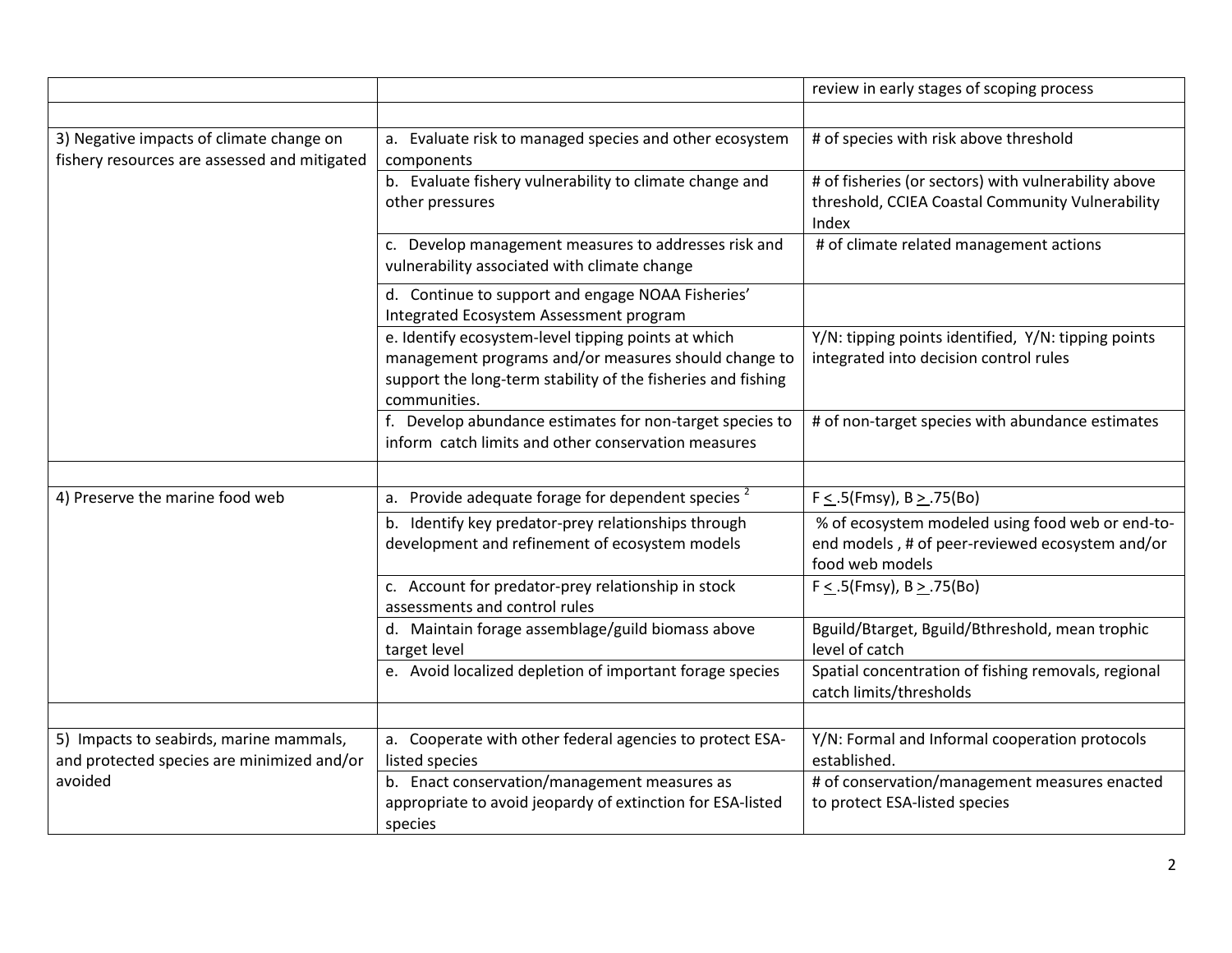|                                                                                | c. Enact conservation/management measure to avoid<br>impacts to critical habitat for ESA-listed species                                       | Extent of spatial overlap of fishing effort and<br>removals with critical habitat                        |
|--------------------------------------------------------------------------------|-----------------------------------------------------------------------------------------------------------------------------------------------|----------------------------------------------------------------------------------------------------------|
|                                                                                | d. Avoid localized depletion of forage species important<br>to seabirds and marine mammals                                                    | Extent to which spatial distribution of fishing effort<br>and removals overlap with known foraging areas |
|                                                                                | e. Establish limits on the catch and mortality of seabirds<br>and marine mammals                                                              | # of seabird and marine mammal interactions                                                              |
|                                                                                |                                                                                                                                               |                                                                                                          |
| 6) Minimize and/or avoid bycatch $1, 2, 3, 4$                                  | a. Account for bycatch mortality in catch accounting and<br>improve accuracy of mortality assessments for protected<br>and non-target species | Discard mortality rate (DMR)/Target DMR                                                                  |
|                                                                                | b. Promote and support monitoring programs to improve<br>estimates of total fishing-related mortality and bycatch                             | Cumulative observer or electronic monitoring<br>coverage % across FMPs                                   |
|                                                                                | c. Establish limits on the catch and mortality of non-<br>target species                                                                      | Bycatch rates from observer program, not-target<br>species mortality / directed catch                    |
|                                                                                | d. Develop incentives for bycatch reduction/avoidance<br>and maximized retention                                                              | Y/N: Incentives implemented?                                                                             |
|                                                                                | e. Encourage development of practicable gear intended<br>to reduce regulatory and/or economic discards                                        | # of exempted fishing permits testing bycatch<br>reduction methods and gear                              |
|                                                                                | f. Develop abundance estimates for non-target species to<br>inform catch limits and other conservation measures                               | # of non-target species with abundance estimates                                                         |
|                                                                                |                                                                                                                                               |                                                                                                          |
| 7) Species diversity, richness and age<br>structure are restored and protected | a. Evaluate age structure of managed species in stock<br>assessments and promote management measures to avoid<br>age and size truncation      | # of stocks with known age truncation                                                                    |
|                                                                                | b. Evaluate changes in density over known species range                                                                                       | Change in species distribution from survey data and<br>fishing effort                                    |
|                                                                                | c. Promote spatial/temporal management measures to<br>help ensure adequate species distribution across known<br>range                         | Change in species distribution from survey data and<br>fishing effort                                    |
|                                                                                | d. Consider measures to reduce fishing pressure at<br>northern and southern extent of species range where<br>appropriate                      | Latitudinal distribution of effort                                                                       |
|                                                                                |                                                                                                                                               |                                                                                                          |